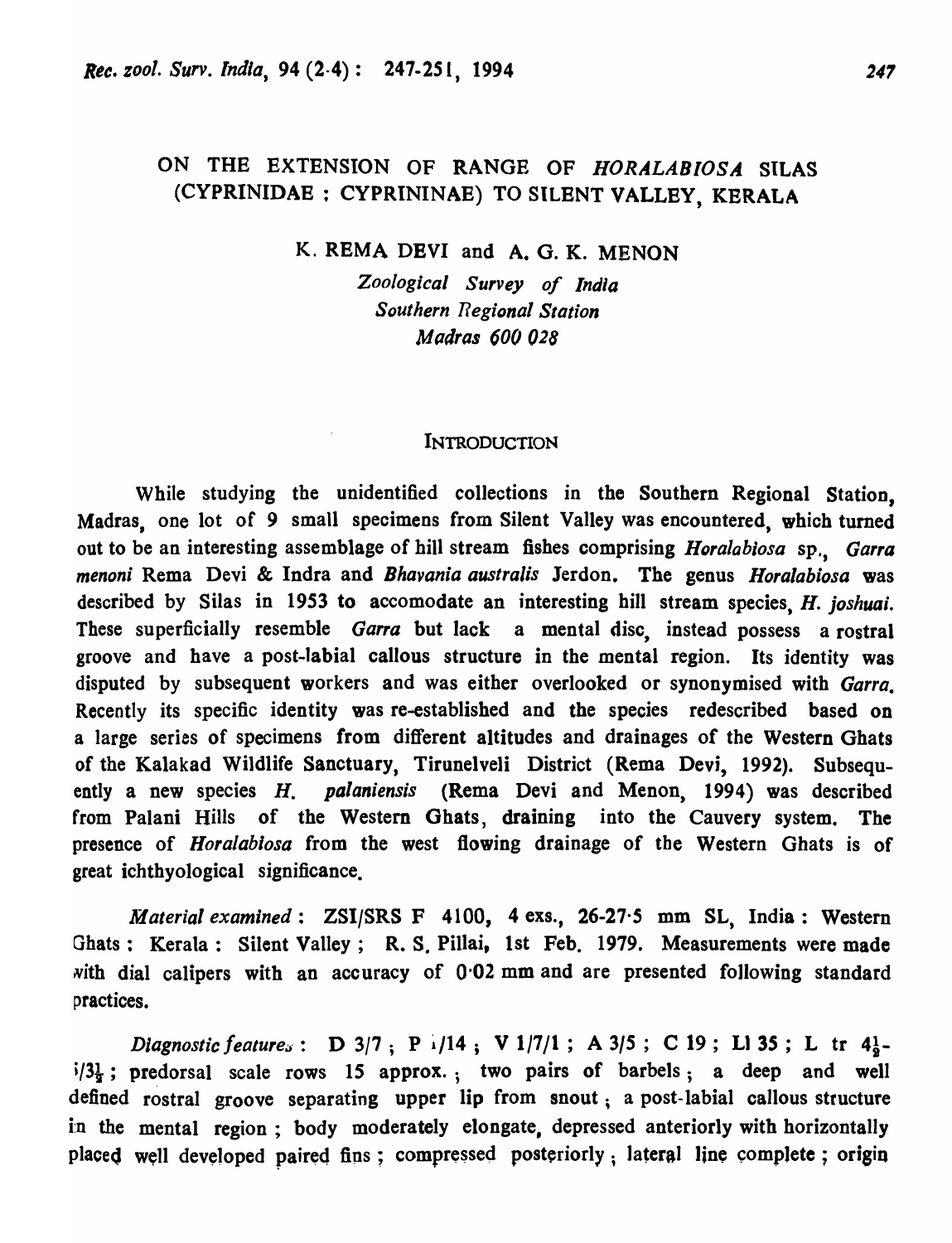Records of the Zoological Survey of India

# REMA DEBI & MENON PLATE



A. Lateral view of *Horalabiosa* sp. from Silent Valley; 26.5 mm SL. B. Lateral view of *H. joshuai* from Kalakad; 25.5 mm SL.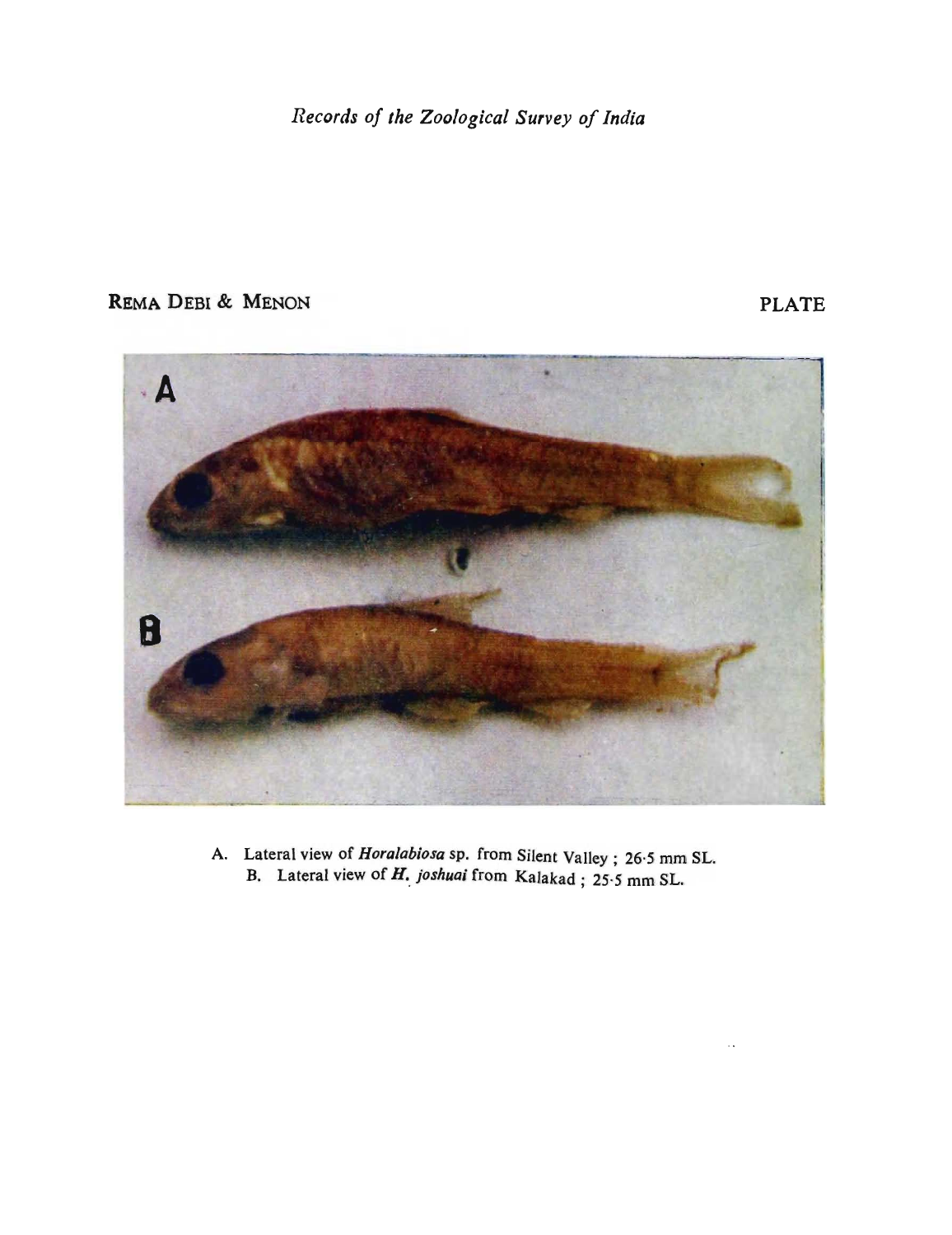of dorsal fin is slightly in advance of that of the pelvic fins and the last undivided ray is non-osseous, weak and articulated.

*Comparison with specimens from Kalakad:* The different body proportions are compared with the populations from Kalakad (data pooled for different populations from different drainages and altitudes) are presented in Table 1. It is seen that the data for the specimens from Silent Valley fall within the range of the Kalakad population. The slight difference observed in the mean values could be attributed to the smaller size and number of the fish sampled from Silent Valley. These fall within the range observed for juvenile, namely larger eyes, smaller snout, smaller interorbital, longer fins and slender body. The meristic characters showed no difference except in the number of predorsal scales,  $15$  in the present specimens vs.  $10-12$  is the former. The predorsal distance is slightly greater in the present specimens compared with specimens of the same size group from Kalakad. The alimentary canal and air bladder studied in two specimens of the same length showed no difference; the gut length is 1·0S times in SL. The air bladder is slightly bigger with a comparatively

|                                 | From Kalakad      | From Silent Valley |
|---------------------------------|-------------------|--------------------|
| Length range                    | 30-116 mm TL      | 35-36 mm TL        |
|                                 | 22.5-90 mm SL     | $26-27.5$ mm SL    |
| Morphometric                    |                   |                    |
| TL/Body depth                   | $5.81(5.08-7.22)$ | $6.01(5.77-6.25)$  |
| SL/Body depth                   | $4.45(3.92-5.56)$ | $4.44(4.19-4.77)$  |
| TL/Head length                  | 4.59 (4.00-5.08)  | $5.01(4.93-5.10)$  |
| SL/Head length                  | $3.53(3.09-3.92)$ | $3.75(3.66-3.91)$  |
| Head length/Head width          | $1.41(1.23-1.70)$ | $1.51(1.48-1.56)$  |
| Head length/Head depth          | $1.59(1.27-1.76)$ | $1.51$ (1.48-1.56) |
| Head length/Width of mental pad | 4.57(3.60.5.81)   | $4.78$ (4.45-5.0)  |

Table 1: Comparison of body proportions of *H. joshuai* (n=59) from Kalakad and from Silent Valley  $(n=4)$ .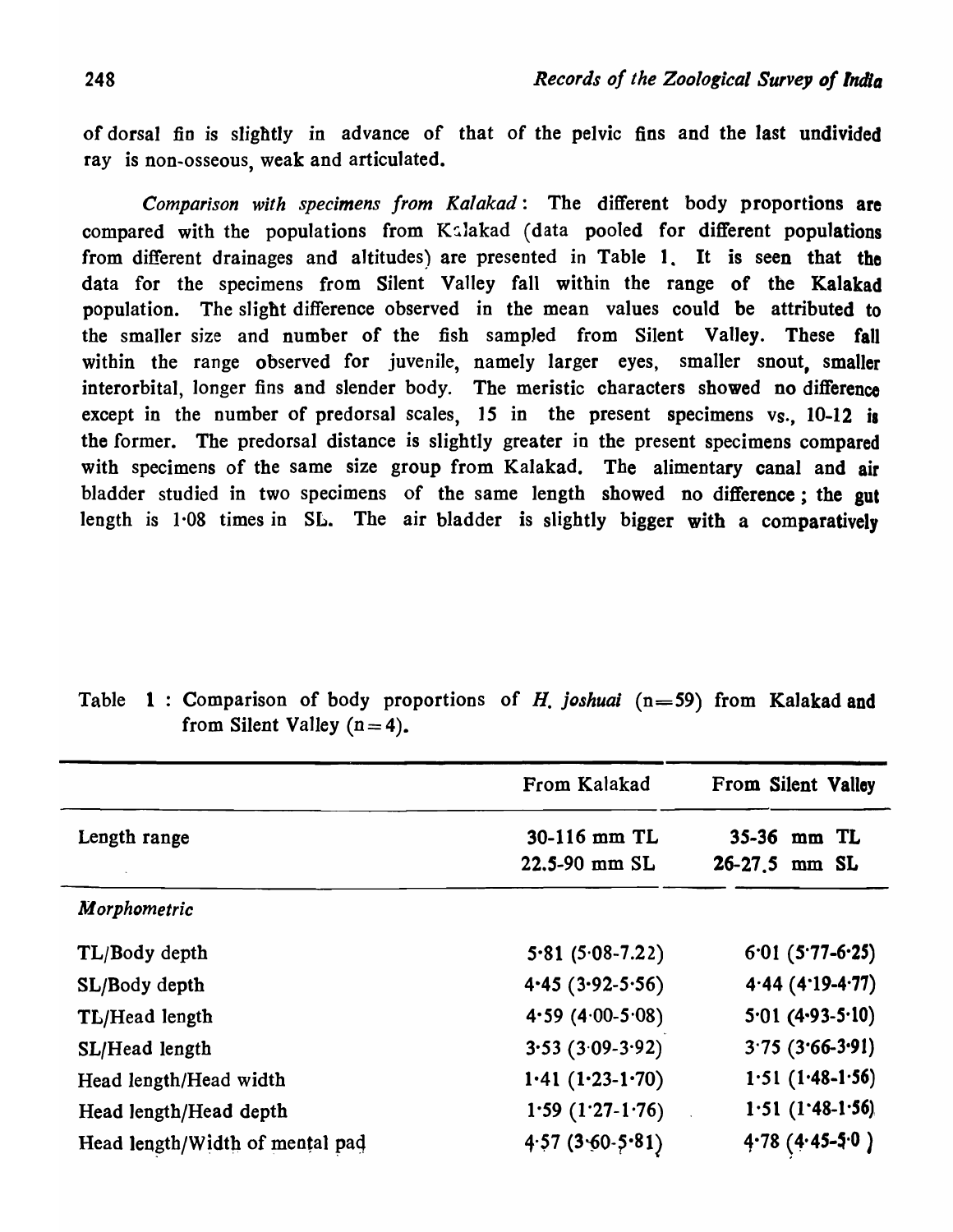| Head length/Eye diameter                 | $4.42$ (3.40-5.75)          | $3.41(3.29-3.45)$      |
|------------------------------------------|-----------------------------|------------------------|
| Head length/Interorbital width           | $2.35(1.50-2.77)$           | $2.62$ (2.43-2.73)     |
| Head length/Snout length                 | $2.70(2.39-3.17)$           | $2.92(2.82-3.20)$      |
| Snout length/Eye diameter                | $1.65(1.27-2.28)$           | $1.17(1.08-1.22)$      |
| Interorbital width/Eye diameter          | $1.88(1.37-2.63)$           | $1.30(1.25-1.42)$      |
| <b>SL/Length of pectoral fin</b>         | $4.02$ (3.42-5.10)          | $4.39$ $(4.27 - 4.44)$ |
| SL/Length of pelvic fin                  | $4.75(4.09-6.00)$           | $5.32(5.15-5.45)$      |
| Body depth/Height of dorsal fin          | $1.01 (0.83 - 1.19)$        | $1.05(1.02-1.09)$      |
| Body depth/Length of anal fin            | $1.26 (0.75 - 1.63)$        | $1.35(1.14-1.55)$      |
| SL/Base of dorsal fin                    | $7.39(6.38-9.43)$           | $6.75(6.31-7.22)$      |
| SL/Base of anal fin                      | $12.86(10.0-17.9)$          | $10.90(9.61-12.0)$     |
| SL/Predorsal distance                    | $1.94$ (1.75-2.09)          | $1.90(1.88-1.92)$      |
| Predorsal dist./Postdorsal dist.         | $1.00(0.93-1.15)$           | $1.10 (1.08 - 1.14)$   |
| <b>SL/Length of body cavity</b>          | $195(1.74-2.23)$            | $2.08(2.01-2.20)$      |
| Dist, from Pelvic base to anal fin/Dist. |                             |                        |
| from anus to anal fin                    | $3.99(2.50-5.99)$           | $3.42$ (2.89-3.79)     |
| Bength of caudal peduncle/Depth of       |                             |                        |
| caudal peduncle                          | $1.24(0.92-1.64)$           | $1.45(1.24-1.58)$      |
| <b>Meristic</b>                          |                             |                        |
| Lateral line scales                      | $32 - 35$                   | 35                     |
| Scale rows between dorsal fin origin     | $4 - 4 +$                   | 41-5                   |
| and lateral line & to anal origin        | $2\frac{1}{2}-3\frac{1}{2}$ | $3\frac{1}{2}$         |
| Predorsal median scales                  | 10-12                       | 15 approx.             |
| Dorsal fin rays                          | $3/7 - 8$                   | 3/7                    |
| Pectoral fin rays                        | $1/12 - 14$                 | 1/14                   |
| Pelvic fin rays                          | $1/6 - 7/1$                 | 1/7/1                  |
| Anal fin rays                            | $2 - 3/5$                   | 3/5                    |
| Caudal fin rays                          | 19                          | 19,                    |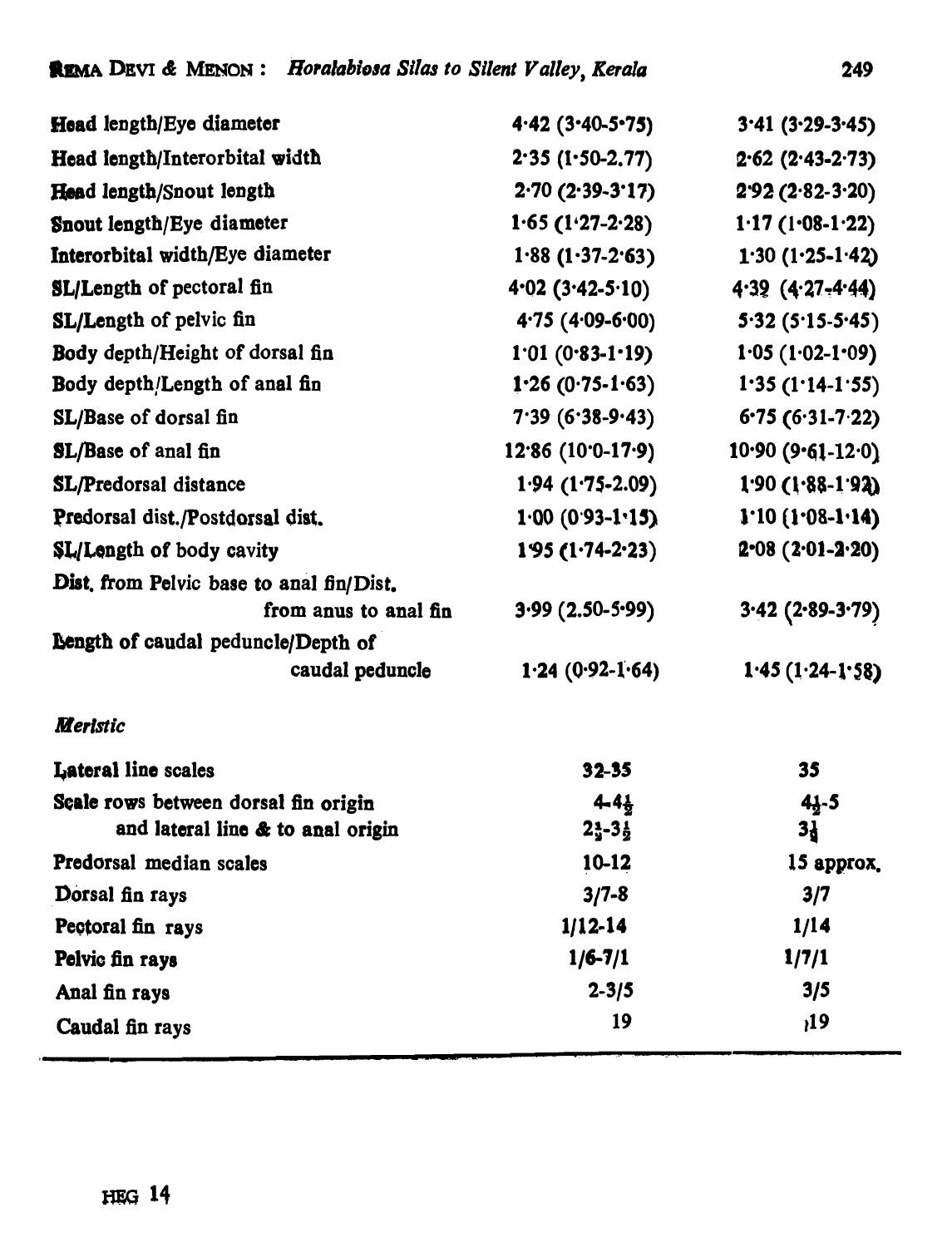smaller anterior chamber and a more tapering posterior chamber, in the present specimen its length is 2.98 times in SL vs.,  $3.15$  in SL in the former.

Since the specimens from Silent Valley are juveniles (maximum length  $36 \text{ mm}$  TL) and resemble H. *joshuai* in almost all the characters studied except in the number of predorsal scales, the specimens are tentatively placed under  $H$ . *joshuai* (Fig. 1) This is known to attain a length of 116 mm TL. Studies on larger specimens alone can clarify the exact identity of the population from Silent Valley.

#### **DISCUSSION**

The genus *Horalabiosa* is endemic to India. Subsequent to its first description from the headwaters of the Tambraparni in Western Ghats, it is known from Palani Hills and now from Silent Valley, Kerala, from the Western slopes of the Western Ghats, thus exhibiting a wider range of distribution along the Western Ghats. The specimens differ from typical H. *joshuai* in possessing more number of predorsal scales and relatively greater predorsal distance. The scales are also smaller in size compared to specimens of the same size from Kalakad Wild life Sanctuary. Even in typical H. *joshual* the predorsal scale rows become more subcutaneous with: increase in size of the fish, only 8 scale rows are discernible in some, with a 'naked portion just behind the head. The scales are absent on the chest and are subcutaneous in the abdominal region. H. *palaniensis* is characterised by the complete absence of predorsal rows of scales. A general reduction in the extent of scalation and in scale size provides greater adaptation for life in the torrents with a smooth surface offering least resistance to water currents. In this regard the specimens from Silent Valley. exhibit greater adaptation than those occurring in Kalakad and Tambraparni River.

The other specimens encountered along with *Horalabiosa* sp. from Silent Valley are *Garra menoni* Rema Devi and Indra and *Bhavania australis* Jerdon. All these species. are slendered bodied with a flattened ventral surface, flattened and well developed paired fins and adhesive devices well adapted for life in the hill streams. So far 9 species have been reported from Silent Valley (Rema Devi and Indra, 1986). This report extends the range of distribution of *Horalablosa* and *Bhavania australis* to Silent Valley.

#### **SUMMARY**

*Horalabiosa* Silas, 1953, described from the headwaters of the Tambrapami river draining the eastern face of the Western Ghats is now found to occur further north